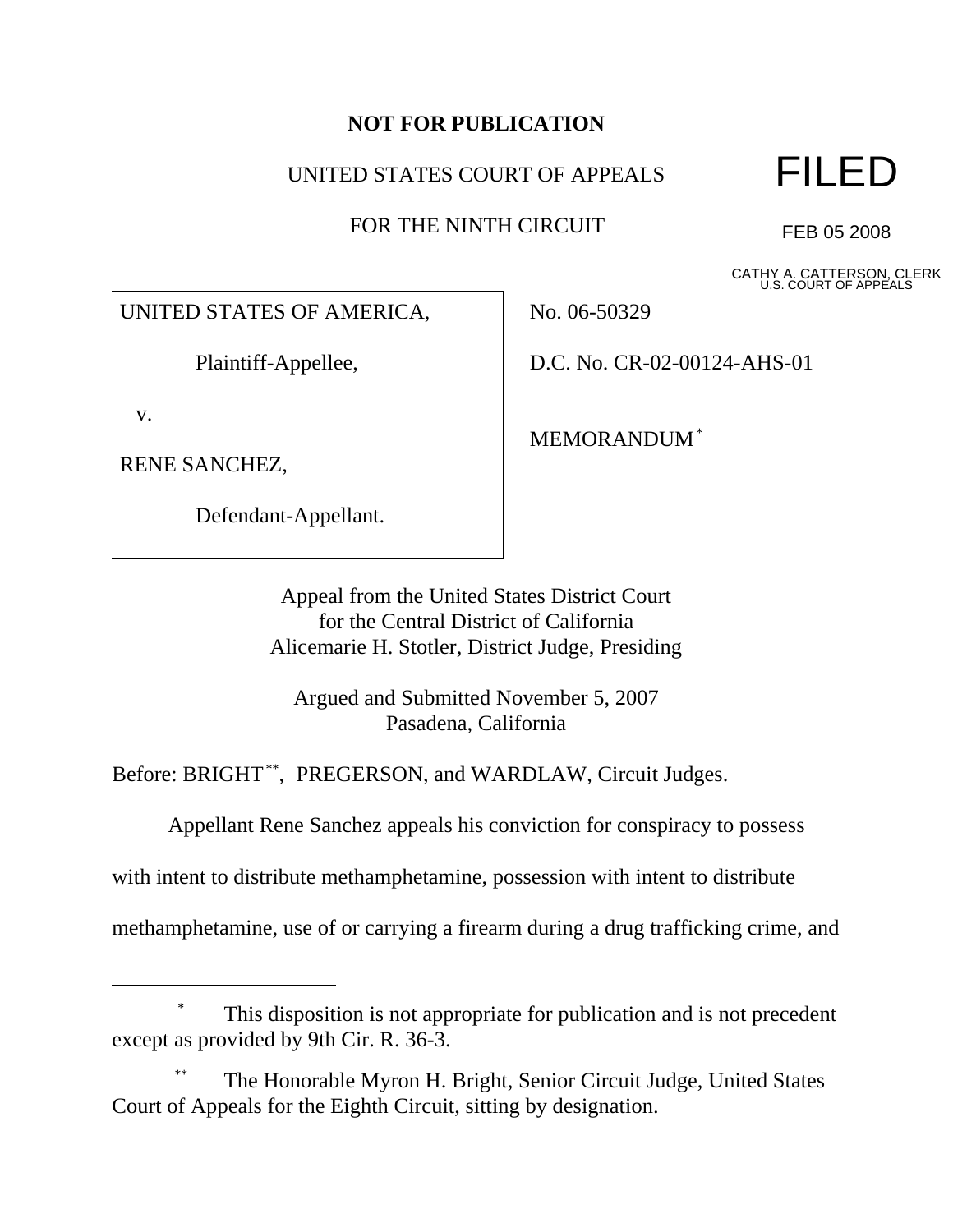being a felon in possession of a firearm. Sanchez challenges the district court's denial of his motion for severance from his co-defendants' trial, and the district court's denial of his post-verdict motion for a new trial based on newly discovered evidence. We have jurisdiction pursuant to 28 U.S.C. § 1291. We affirm the district court's order denying severance, reverse the district court's order denying the new trial motion, and remand to the district court.<sup>1</sup>

I

We review the district court's decision denying severance for abuse of discretion. United States v. Mayfield, 189 F.3d 895, 899 (9th Cir. 1999). We conclude that the district court did not err in denying Sanchez's motion for severance.<sup>2</sup>

Sanchez challenges the district court's decision denying severance on two grounds: (1) severance was required because he and his co-defendants presented irreconcilable defenses at trial; and (2) severance was required because the conduct

 $1$  Because the parties are familiar with the facts and procedural history of this case, they will not be repeated herein.

<sup>&</sup>lt;sup>2</sup> Sanchez moved for severance pursuant to Fed. R. Crim. P. 14(a), which provides in pertinent part: "If the joinder of ... defendants in an indictment, an information, or a consolidation for trial appears to prejudice a defendant . . . the court may . . . sever the defendants' trials, or provide any relief that justice requires."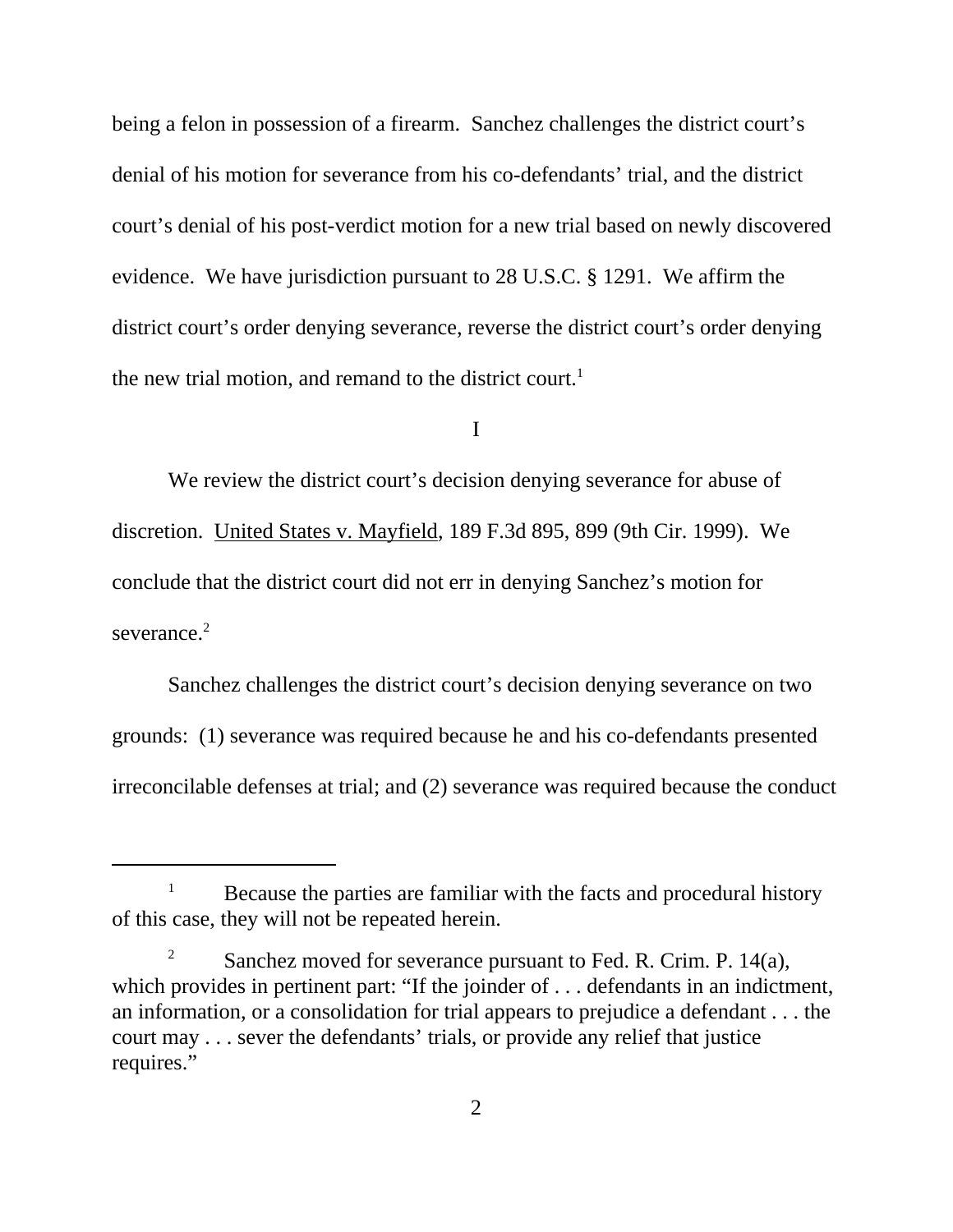of his co-defendants' counsel deprived Sanchez of his due process right to a fair trial.

The law of the case doctrine forecloses Sanchez's first argument. In United States v. Calderon, 220 F. App'x 751 (9th Cir. Feb. 22, 2007) (unpublished memorandum disposition), an appeal brought by Sanchez's co-defendants, Richard Macias and Isaac Calderon, we held that the district court did not err in denying severance because Macias, Calderon, and Sanchez's defenses were not irreconcilable. Id. at 753-54. Therefore, because we previously held that the defenses were not irreconcilable, Sanchez may not re-litigate this issue on appeal. See United States v. Schaff, 948 F.2d 501, 506 (9th Cir. 1991) (holding that the law of the case doctrine applies when the "appeal of one co-defendant is decided prior to the appeal of the other co-defendant, if both were convicted at the same trial").

Next, we reject Sanchez's argument that the conduct of co-defendants' counsel at trial deprived him of his right to a fair trial. Sanchez points to six separate occasions whereby co-defendants' counsel engaged in improper conduct which "had it been engaged in by the . . . prosecutor, would have been prosecutorial misconduct." While "a district court should grant a severance under Rule 14 . . . if there is a serious risk that a joint trial would compromise a specific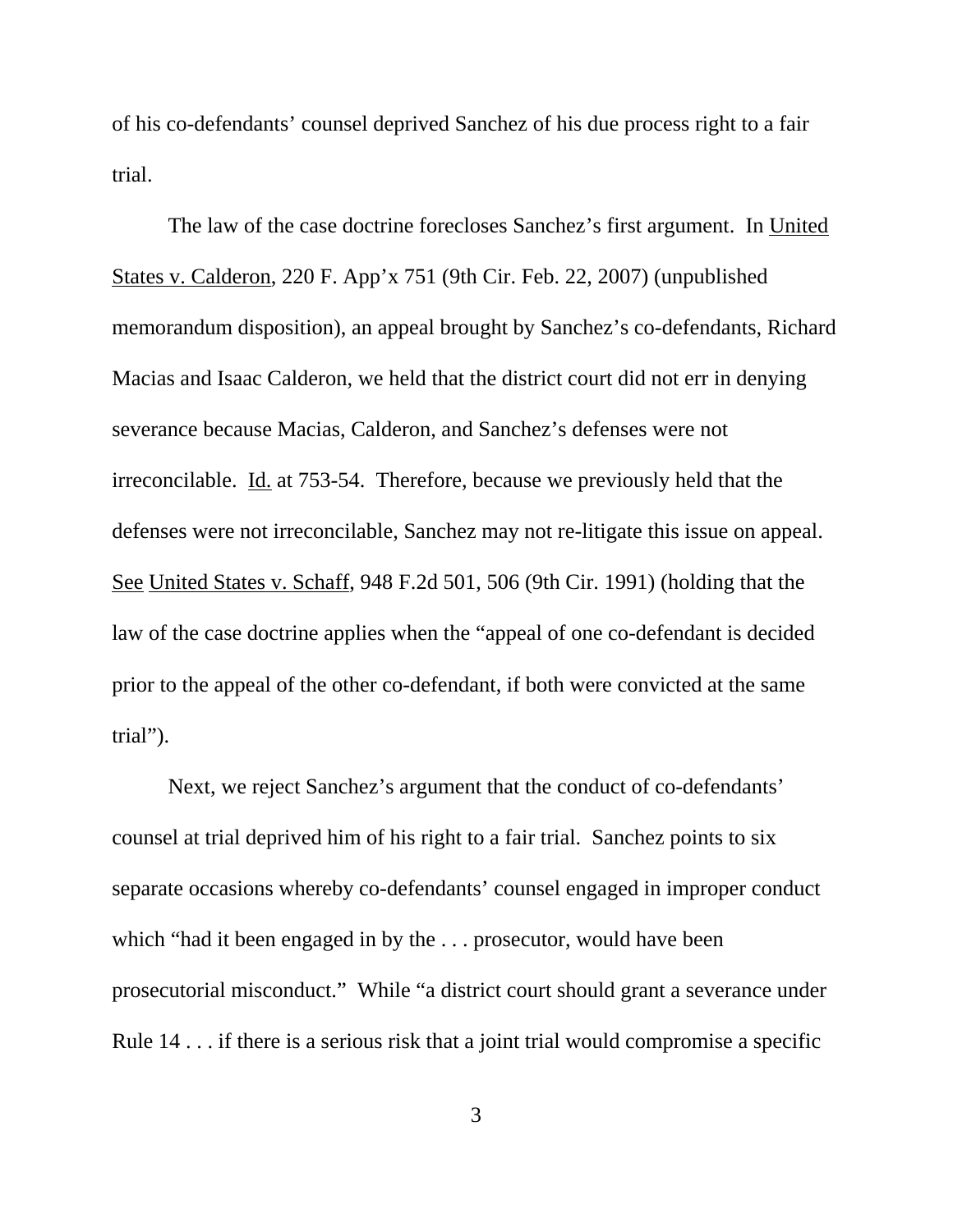trial right of one of the defendants," Zafiro v. United States, 506 U.S. 534, 539 (1993), we hold that on this record the joint trial did not compromise Sanchez's due process right to a fair trial. The district court sustained virtually every objection to inappropriate questions and struck answers to inappropriate questions when responses were given. The district court also gave adequate curative and limiting instructions. See id. at 540 ("[J]uries are presumed to follow [judges'] instructions.") (internal quotations and citation omitted); see also United States v. Frederick, 78 F.3d 1370, 1381 (9th Cir. 1996) (considering curative measures, or the lack thereof, taken by the district court in determining whether a prosecutor's conduct deprived a defendant of a fair trial).

#### II

We review the district court's decision denying a motion for a new trial for abuse of discretion. United States v. Kulczyk, 931 F.2d 542, 548 (9th Cir. 1991). We conclude that the district court erred in denying Sanchez's motion for a new trial.

Generally, to prevail on a motion for a new trial on the grounds of newly discovered evidence under Federal Rule of Criminal Procedure Rule 33, the defendant must satisfy a five-part test: "(1) the evidence must be newly discovered; (2) the failure to discover the evidence sooner must not be the result of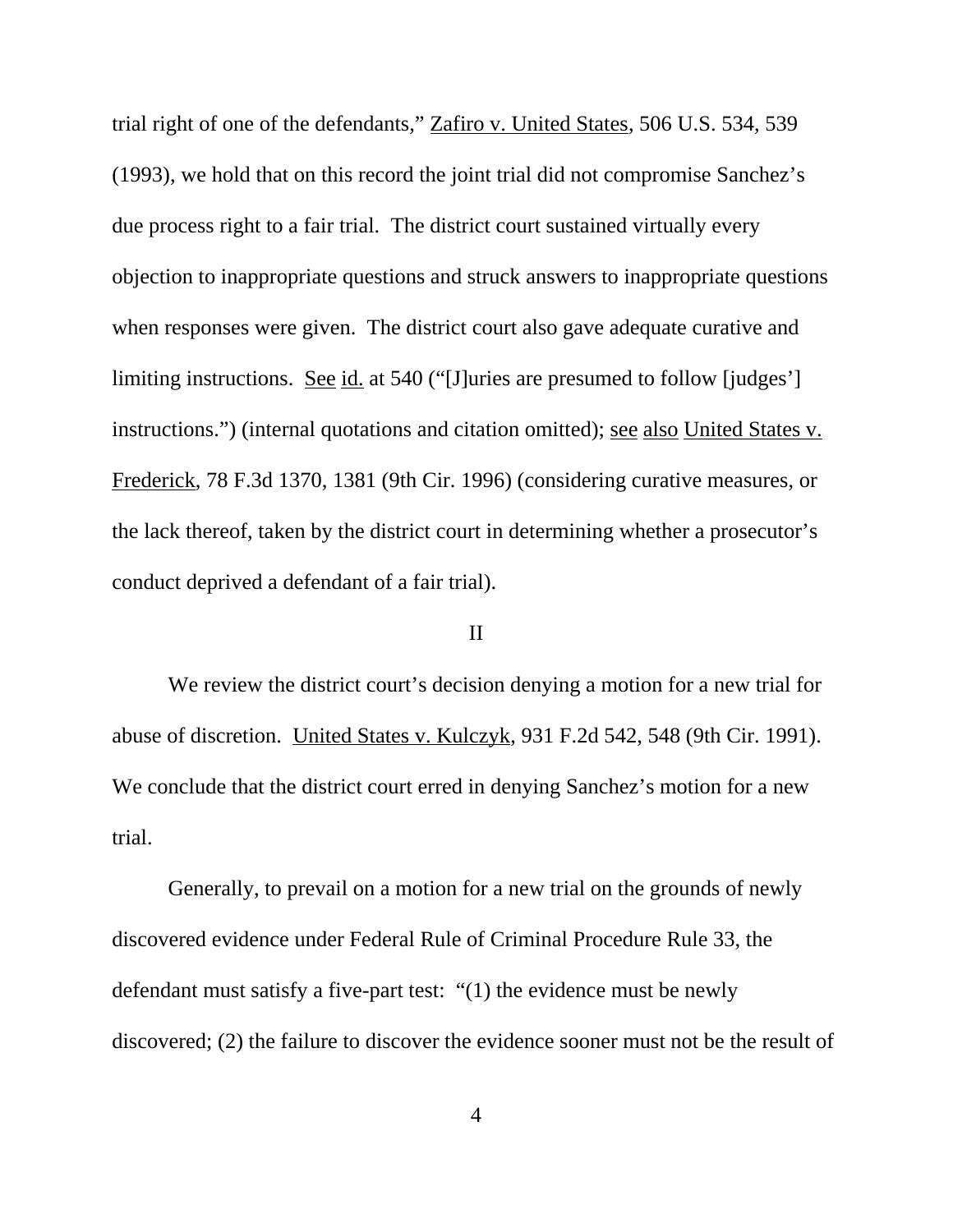a lack of diligence on the defendant's part; (3) the evidence must be material to the issues at trial; (4) the evidence must be neither cumulative nor merely impeaching; and (5) the evidence must indicate that a new trial would probably result in acquittal." Id. at 548-49.

However, different standards apply when the defendant premises his new trial motion on the prosecution's use of perjury. If the perjury was used knowingly the conviction "'must be set aside if there is any reasonable likelihood that the false testimony could have effected [sic] the judgment of the jury.'" United States v. Young, 17 F.3d 1201, 1203 (9th Cir. 1994) (quoting United States v. Agurs, 427 U.S. 97, 103 (1976)). If the defendant cannot show that the prosecution knowingly used false testimony, then the conviction will be set aside "if there is a reasonable probability that, had the evidence been disclosed to the defense, the result of the proceeding would have been different." United States v. Endicott, 869 F.2d 452, 455 (9th Cir. 1989) (citing United States v. Bagley, 473 U.S. 667, 682 (1985)). The latter standard applies in evaluating Sanchez's claim because he based his motion for a new trial on evidence of perjury but cannot demonstrate that the prosecution was aware of the false evidence.

Sanchez argues that following the jury's guilty verdict, he learned that the Government's key trial witness committed perjury. In support of his motion for a